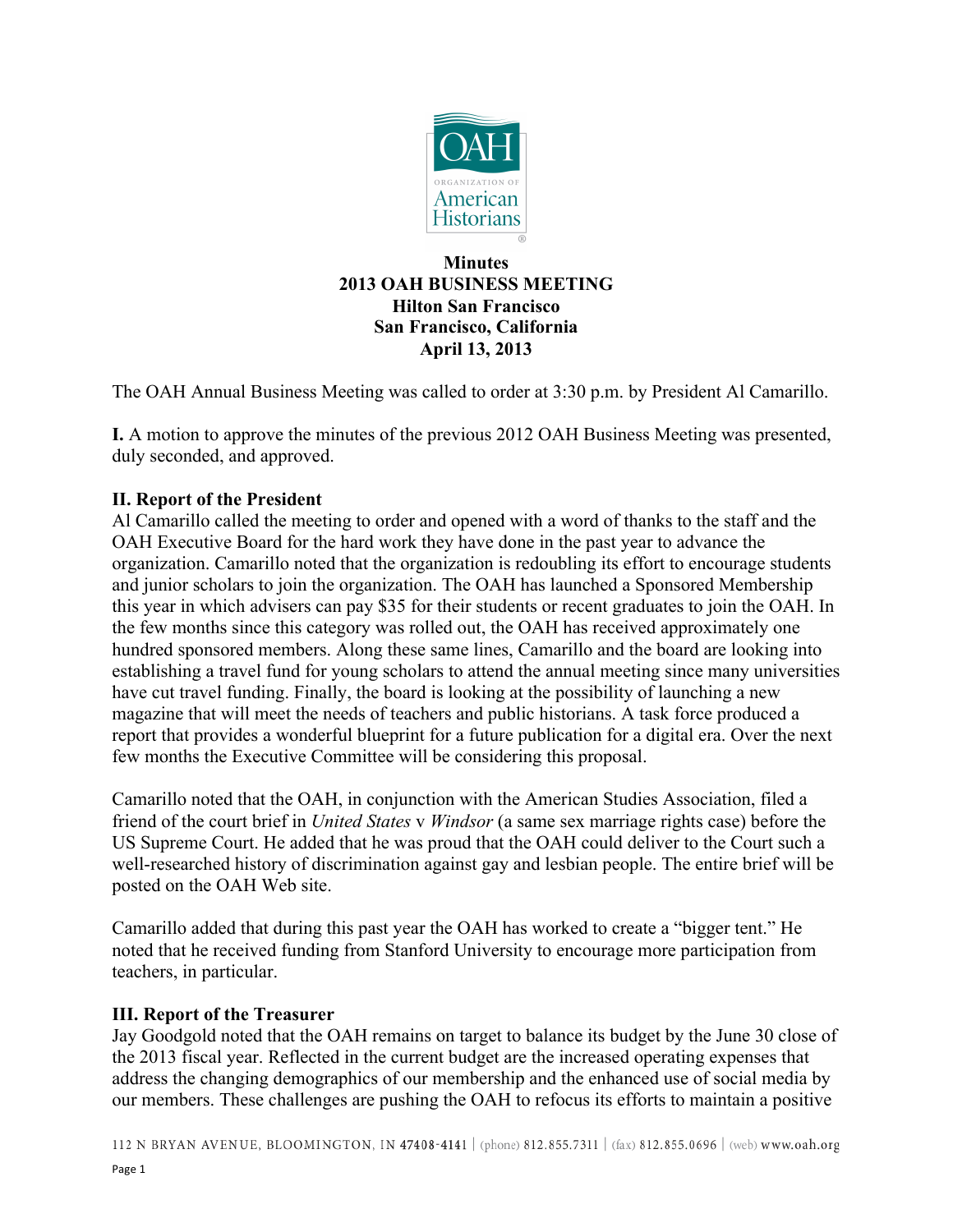cash flow throughout the remainder of the year, enhance fundraising efforts, and reassess expenditures on an ongoing basis. The OAH has begun this proactive approach to maintain its balance. To build up long-term assets, the OAH once again this fiscal year has not drawn from its long-term asset base: the Fund for American History and the OAH Reserve Fund.

The OAH maintains its long-term funds with the Indiana University Foundation. The preservation and growth of these funds are essential to the financial viability of the organization. In times of financial exigency the funds have been invaluable to maintaining the organization's mission and financial security. The Fund for American History and the OAH Reserve Fund had a combined asset value of approximately \$1.1 million as of the end of December 2012. The organization's major goals over the next several years are to enhance these funds through longterm donations, whether from outright gifts or through bequests, as well as portfolio appreciation. Through the dedicated work of OAH Executive Director Kathy Finley and the Leadership Advisory Committee, led by Bill Chafe and Paul Sperry, the OAH is more actively emphasizing such financial enhancement.

For the 2013 fiscal year ending June 30, the organization is expecting total revenues of approximately \$2,901,672 and expenses of \$2,859,401, resulting in a small surplus. We have been able to offset reduced revenues from our National Park Service (NPS) projects, the *OAH Magazine of History,* and the Distinguished Lectureship Program through additional expense control, an improved membership management process, and increased donations from our members and friends. Going forward, the OAH expects revenues from the National Park Service to decline in fiscal year 2014 but then resume an upward trajectory as more NPS projects are recorded. There is a lag in seeing the financial contribution from the National Park Service, and the OAH is now experiencing an increase in the number of projects that will positively affect the OAH in the years ahead. The *OAH Magazine of History* platform and mission are currently being revised under the guidance of President Al Camarillo and Task Force Chair Jane Kamensky. Due to the loss of the Teaching American History grants, the organization will see a slight reduction in fiscal year 2014 revenues from our Distinguished Lectureship Program. However, we still have a very strong base of support and are refocusing our efforts in this important area.

The OAH is conservatively projecting fiscal 2014 revenues of \$2,796,294 and expenses of \$2,788,084, and while both amounts are lower than those of the prior year, we will maintain our balanced-budget emphasis. The reduction in revenues from the NPS, the *OAH Magazine of History,* and the Distinguished Lectureship Program will affect the budget for the upcoming year, but the organization is taking the necessary steps to control expenses to offset that loss of revenue.

The organization has completed the second year of the relationship between Oxford University Press, the *Journal of American History,* and the *OAH Magazine of History*; we will continue working with them to expand our publications' international reach while keeping expenses steady. The *JAH* continues its solid revenue contribution to the OAH. The 2014 OAH annual meeting in Atlanta will allow the association to keep costs flat (in relation to the current year) while showing an increase in revenues. As the OAH treasurer I am cautiously projecting a steady financial environment for the OAH in 2014.

<sup>112</sup> N BRYAN AVENUE, BLOOMINGTON, IN 47408-4141 (phone) 812.855.7311 | (fax) 812.855.0696 | (web) www.oah.org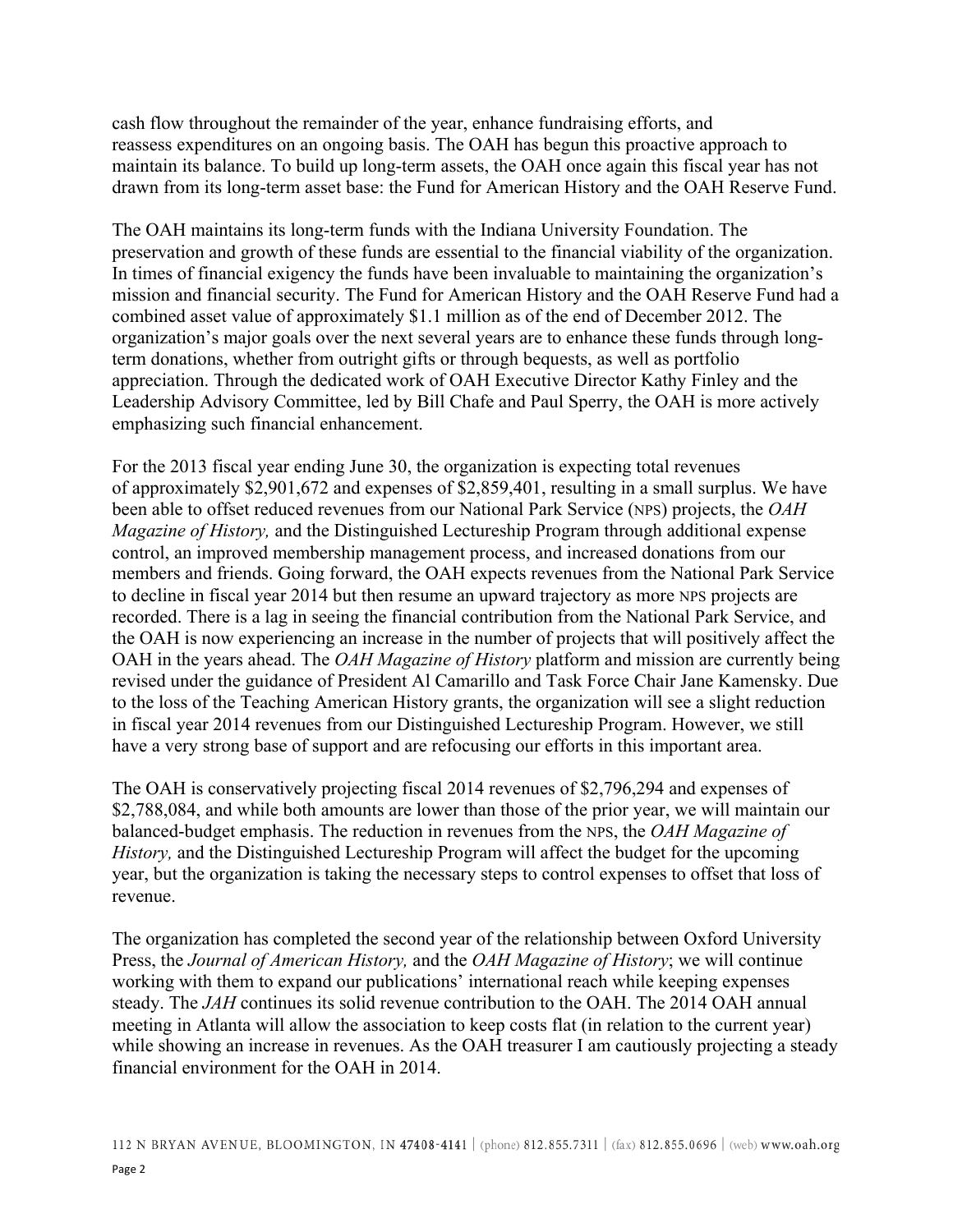#### **IV. Report of the Executive Director**

OAH Executive Director Katherine Finley thanked everyone—including the board, the staff, and members—for making 2011–2012 another good year at the OAH. She began by comparing the renovation of the historic building in which the OAH business offices are housed (Raintree House) to the revitalization of the organization. She noted that like Raintree House, the OAH shored up its foundation and then went about transforming itself into a revitalized and vibrant association.

Finley reported that OAH membership has increased to well over 7,500—250 more than last year at the same time. Equally, if not more, important is the fact that the retention rate for membership has increased from 72 percent to 80 percent. The OAH is offering sponsored memberships for students and recent graduates in an effort to attract younger members. The organization has also developed a number of new member benefits, including the OAH Career COACH (Creating Opportunities for Our Community of Historians)™ Web site, a discount on the *Chronicle of Higher Education,* discounts on Oxford University Press products, and a new OAH Web site (to debut this summer).

Finley also noted that members have increased their participation in the organization. The OAH recently sent a survey to members and received a remarkable 31 percent response rate. In this year's election of officers, a record 23.6 percent (1,755 members) voted; this represents the largest number of members voting in an OAH election and is well above the average of 22 percent for academic associations. Moreover, this year's meeting attendance was 1,806, which is comparable to attendance at previous meetings held on the West Coast and is an impressive number, considering the number of individuals who could not travel because of lack of funds and the number of government employees who were unable to travel because of sequestration.

Elected to the OAH Executive Board (with terms starting on May 1, 2013) are Andrea J. Sachs, St. Paul Academy and Summit School; Jennifer Morgan, New York University; and Alan Taylor, University of California–Davis. At the conclusion of the 2013 OAH Annual Meeting, Alan Kraut (American University) will become OAH President, Patricia Nelson Limerick (University of Colorado) will become President-Elect, and Jon Butler (Yale University), will become Vice President. Elected to the OAH Nominating Board were Margo Anderson, University of Wisconsin–Milwaukee; Seth Rockman, Brown University; and Gloria Elizarras Miranda, El Camino College.

Finley reported that the OAH is in good financial shape. The organization finished fiscal year 2011–2012 with a \$124,798 organization-wide surplus and a \$107,701 increase in unrestricted assets. It has ramped up its fundraising efforts and hopes to finish the year with a modest surplus.

Finley concluded that the OAH is not focused solely on quantity but also values quality. The work of the organization continues to be first-rate. Two articles in the *Journal of American History* have won awards from other associations; the National Council on Public History will be giving the NPS/OAH study *Imperiled Promise: The State of History in the National Park Service* the Excellence in Consulting Award at its meeting, and the OAH-NPS Collaborative won a